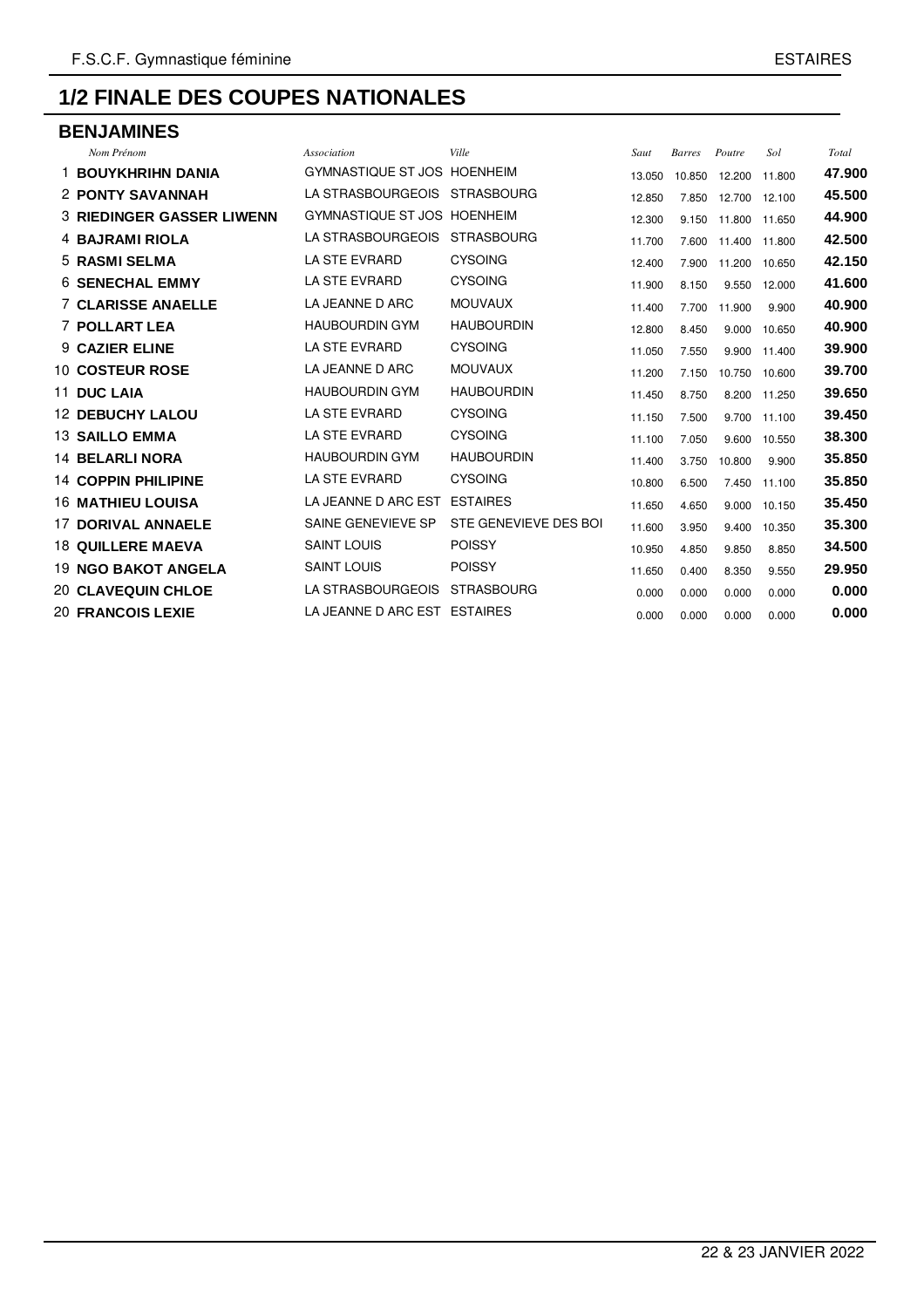| <b>MINIMES</b>                   |                                |                        |        |               |               |              |        |  |
|----------------------------------|--------------------------------|------------------------|--------|---------------|---------------|--------------|--------|--|
| Nom Prénom                       | Association                    | Ville                  | Saut   | <b>Barres</b> | Poutre        | Sol          | Total  |  |
| 1 JARIA TEIXEIRA ELLA            | LA STRASBOURGEOIS              | <b>STRASBOURG</b>      | 13.100 | 10.150        | 12.150        | 12.400       | 47.800 |  |
| 2 HAMANN NAWEL                   | GYMNASTIQUE ST JOS HOENHEIM    |                        | 11.150 | 10.350        | 13.000 11.050 |              | 45.550 |  |
| <b>3 SALEMBIER AUTOMNE</b>       | LA JEANNE D ARC                | <b>MOUVAUX</b>         | 12.950 | 7.850         | 11.700 11.450 |              | 43.950 |  |
| <b>4 LAKOMY MARIE SARA</b>       | <b>CERCLE SAINT LAURE</b>      | WASSELONNE             | 11.550 | 8.100         | 12.800 11.100 |              | 43.550 |  |
| <b>5 MAYER CLARA</b>             | GYMNASTIQUE ST JOS HOENHEIM    |                        | 11.450 | 9.100         | 11.050 11.900 |              | 43.500 |  |
| <b>6 DEMONT THAIS</b>            | LA STE EVRARD                  | <b>CYSOING</b>         | 12.850 | 6.950         | 9.650         | 11.850       | 41.300 |  |
| <b>6 SAILER ANNE</b>             | GYMNASTIQUE ST JOS             | <b>HOENHEIM</b>        | 11.000 | 7.350         | 12.200 10.750 |              | 41.300 |  |
| <b>8 MOUVAUX MARINE</b>          | <b>LA STE EVRARD</b>           | <b>CYSOING</b>         | 11.400 | 7.450         | 10.300 11.350 |              | 40.500 |  |
| 9 BERTSCH CAMILLE                | <b>LA FRONTIERE</b>            | <b>REMIREMONT</b>      | 11.150 | 7.400         | 10.400 11.500 |              | 40.450 |  |
| <b>10 WILLOCQ SOLENE</b>         | <b>HAUBOURDIN GYM</b>          | <b>HAUBOURDIN</b>      | 11.400 | 8.100         | 9.550         | 11.250       | 40.300 |  |
| <b>11 URAS SOFANA</b>            | LA JEANNE D ARC EST            | <b>ESTAIRES</b>        | 12.150 | 7.900         | 8.900         | 10.600       | 39.550 |  |
| <b>11 GAZIN JULIETTE</b>         | LA CHAMPIGNEULLAIS             | <b>CHAMPIGNEULLES</b>  | 11.050 | 7.550         | 9.500         | 11.450       | 39.550 |  |
| <b>13 GONDOUIN CLARA</b>         | LA JEANNE D ARC                | <b>MOUVAUX</b>         | 11.000 | 6.550         | 10.700        | 10.950       | 39.200 |  |
| 14 BEDNARZ ERINE                 | <b>LA STE EVRARD</b>           | <b>CYSOING</b>         | 11.500 | 8.050         | 8.750         | 10.500       | 38.800 |  |
| <b>15 RIBEIRO PAULINE JEANNE</b> | LA JEANNE D ARC                | <b>MOUVAUX</b>         | 11.450 | 6.900         | 9.550         | 10.750       | 38.650 |  |
| <b>16 DA SILVA NAOMY</b>         | <b>AVENIR DE TRIEL</b>         | <b>TRIEL SUR SEINE</b> | 11.650 | 6.800         | 8.700         | 11.200       | 38.350 |  |
| <b>17 ROTH EMELYNE</b>           | EQUIPE GYMNIQUES A L ISLE ADAM |                        | 11.400 | 7.250         | 8.900         | 10.250       | 37,800 |  |
| <b>18 BERTRAND ADELE</b>         | LA JEANNE D ARC EST ESTAIRES   |                        | 11.500 | 4.400         | 10.500        | 11.100       | 37.500 |  |
| <b>18 LAURENT FANNY</b>          | <b>LA JULIANA</b>              | <b>NOMEXY</b>          | 11.050 | 6.850         |               | 9.350 10.250 | 37.500 |  |
| <b>20 WESTEEL PENELOPE</b>       | LA STE EVRARD                  | <b>CYSOING</b>         | 11.650 | 4.450         | 9.550         | 10.950       | 36,600 |  |
| 21 CHABBI SHANICE                | <b>VAILLANTE OMNISPOR</b>      | ST BRICE               | 11.750 | 6.350         | 8.100         | 9.700        | 35.900 |  |
| 22 ANDREATTA ENZA                | LA JEANNE D ARC EST ESTAIRES   |                        | 0.000  | 0.000         | 0.000         | 0.000        | 0.000  |  |
| 22 DELCOURT JADE                 | LA JEANNE D ARC EST ESTAIRES   |                        | 0.000  | 0.000         | 0.000         | 0.000        | 0.000  |  |
| <b>22 GAUTHERON ELISA</b>        | <b>L'ESPERANCE</b>             | MARCQ EN BAROEUL       | 0.000  | 0.000         | 0.000         | 0.000        | 0.000  |  |
| <b>22 PRODHOMME SWANN</b>        | <b>LA STE EVRARD</b>           | <b>CYSOING</b>         | 0.000  | 0.000         | 0.000         | 0.000        | 0.000  |  |
| 22 YAPOGA LAETITIA               | <b>L'ESPERANCE</b>             | MARCQ EN BAROEUL       | 0.000  | 0.000         | 0.000         | 0.000        | 0.000  |  |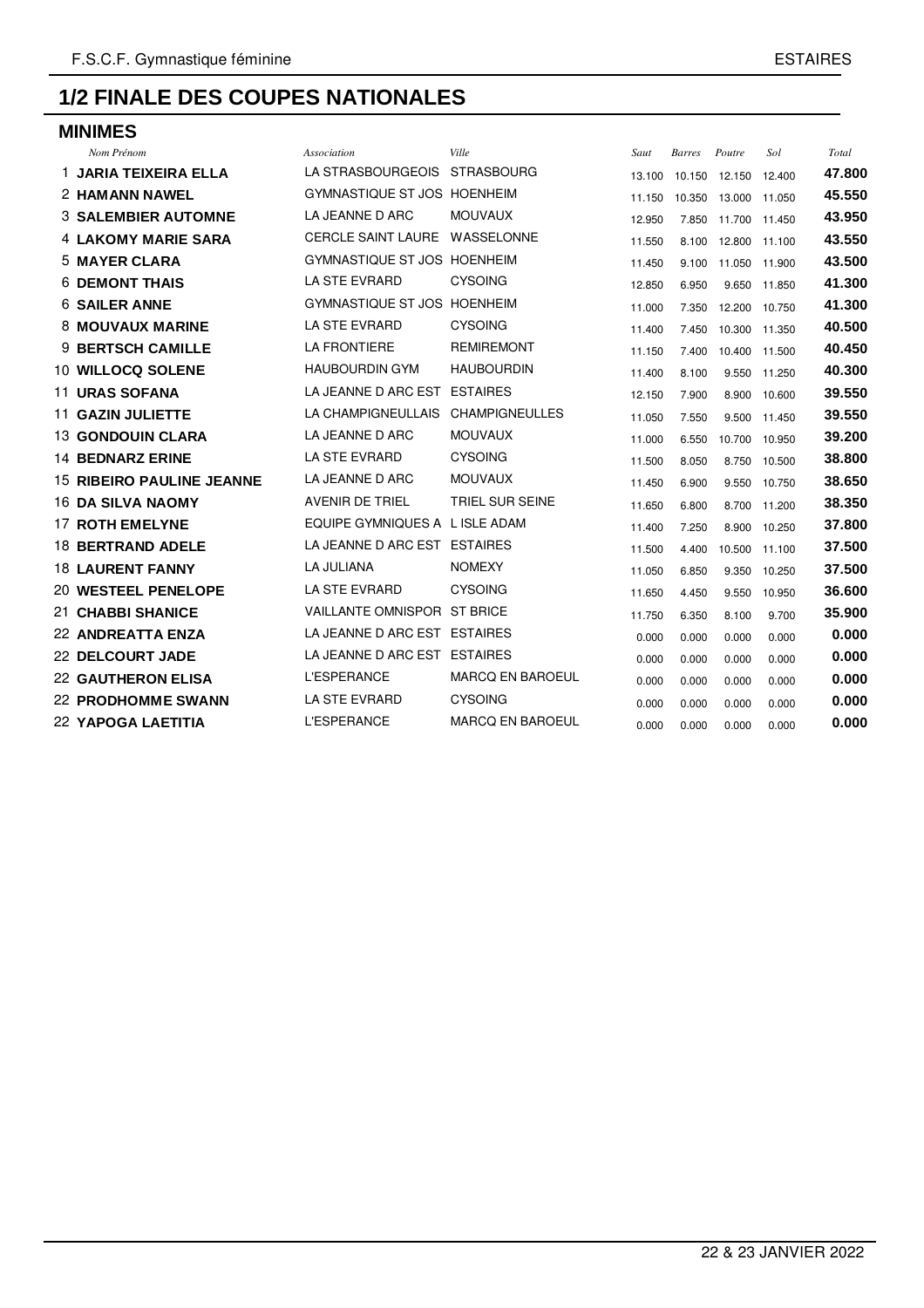| <b>CADETTES 1</b>                |                              |                    |        |               |        |        |        |  |  |  |  |  |
|----------------------------------|------------------------------|--------------------|--------|---------------|--------|--------|--------|--|--|--|--|--|
| Nom Prénom                       | Association                  | Ville              | Saut   | <b>Barres</b> | Poutre | Sol    | Total  |  |  |  |  |  |
| 1 KALMES LILY                    | LA STRASBOURGEOIS            | <b>STRASBOURG</b>  | 13.600 | 8.300         | 9.800  | 12.400 | 44.100 |  |  |  |  |  |
| 2 DEPRAETER ELISE                | LA JEANNE D ARC EST          | <b>ESTAIRES</b>    | 12.250 | 9.000         | 11.000 | 11.700 | 43.950 |  |  |  |  |  |
| <b>3 TABARY LENAELLE</b>         | LA JEANNE D ARC              | <b>PERENCHIES</b>  | 11.450 | 9.800         | 11.750 | 10.300 | 43.300 |  |  |  |  |  |
| <b>4 SERAFIN MANON</b>           | LA STE EVRARD                | <b>CYSOING</b>     | 12.600 | 7.900         | 9.300  | 11.300 | 41.100 |  |  |  |  |  |
| 5 HECQUET ANNAELLE               | <b>HAUBOURDIN GYM</b>        | <b>HAUBOURDIN</b>  | 11.400 | 8.600         | 8.550  | 11.550 | 40.100 |  |  |  |  |  |
| <b>6 SEYS-VEREUILLE AURELYNA</b> | LA JEUNE GARDE               | ARMENTIERES        | 11.400 | 7.100         | 7.950  | 10.700 | 37.150 |  |  |  |  |  |
| <b>7 DESPONTIN VALENTINE</b>     | <b>SAINT LOUIS</b>           | <b>POISSY</b>      | 11.800 | 6.650         | 7.650  | 10.350 | 36.450 |  |  |  |  |  |
| <b>8 POLVECHE LOUANE</b>         | LA JEANNE D ARC EST          | <b>ESTAIRES</b>    | 11.600 | 3.350         | 10.700 | 10.650 | 36,300 |  |  |  |  |  |
| <b>9 KERMOUN HIND</b>            | USSA GYMNASTIQUE             | <b>SAINT ANDRE</b> | 0.000  | 0.000         | 0.000  | 0.000  | 0.000  |  |  |  |  |  |
| <b>9 MATTON FLORINE</b>          | LA JEANNE D ARC EST          | <b>ESTAIRES</b>    | 0.000  | 0.000         | 0.000  | 0.000  | 0.000  |  |  |  |  |  |
| <b>9 MINET CAMILLE</b>           | USSA GYMNASTIQUE             | <b>SAINT ANDRE</b> | 0.000  | 0.000         | 0.000  | 0.000  | 0.000  |  |  |  |  |  |
| <b>9 RICHARD CLARA</b>           | LA JEANNE D ARC EST ESTAIRES |                    | 0.000  | 0.000         | 0.000  | 0.000  | 0.000  |  |  |  |  |  |
| <b>9 URAS MALENA</b>             | LA JEANNE D ARC EST ESTAIRES |                    | 0.000  | 0.000         | 0.000  | 0.000  | 0.000  |  |  |  |  |  |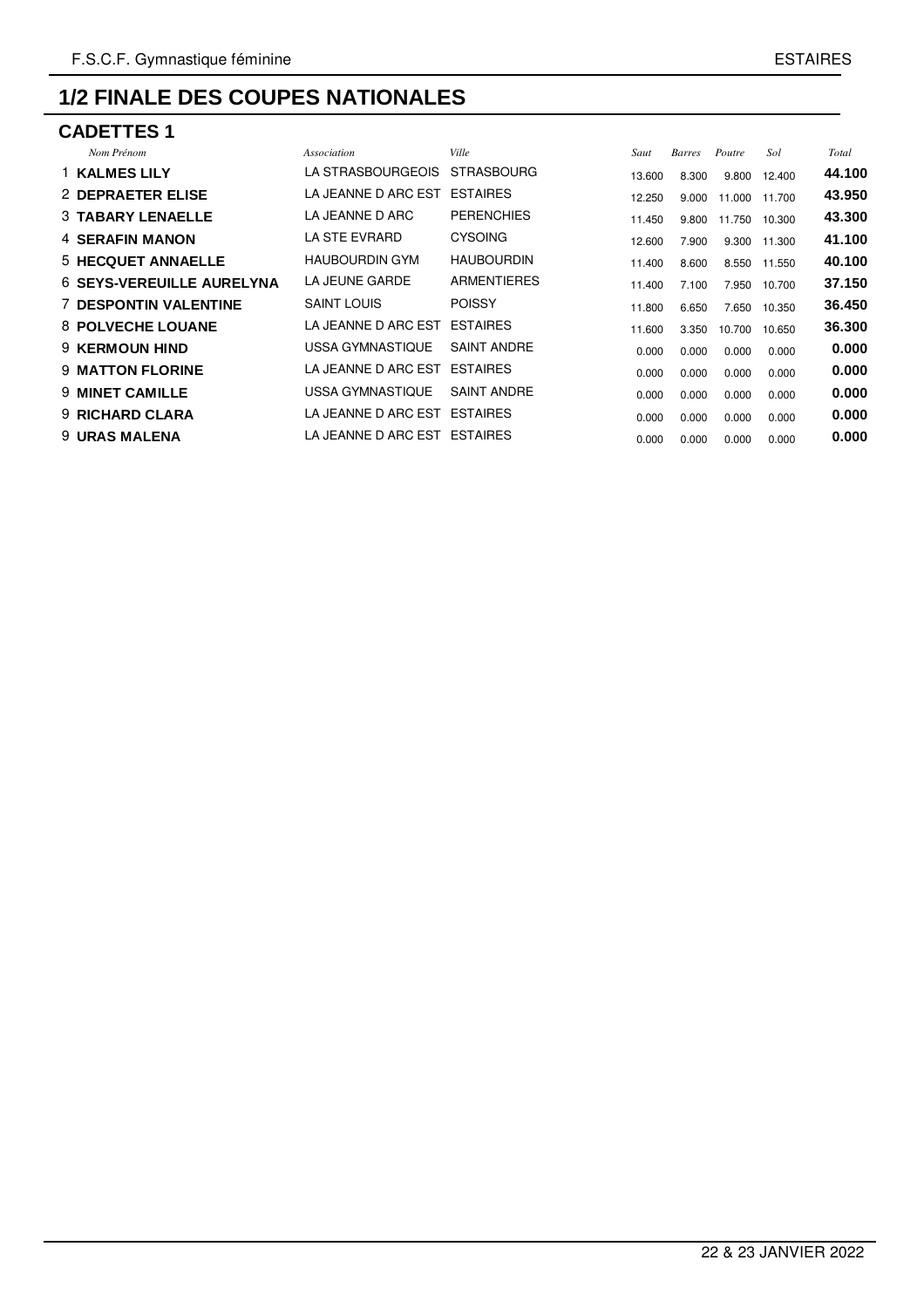#### **CADETTES 2**

| Nom Prénom                       | <b>Association</b> | <b>Ville</b>            | Saut                                                                                                                                                                                                                               |                                                                    |               | Sol              | Total                                                                                            |
|----------------------------------|--------------------|-------------------------|------------------------------------------------------------------------------------------------------------------------------------------------------------------------------------------------------------------------------------|--------------------------------------------------------------------|---------------|------------------|--------------------------------------------------------------------------------------------------|
| 1 ALLAIN MARGAUX                 | LA STRASBOURGEOIS  | <b>STRASBOURG</b>       | 13.700                                                                                                                                                                                                                             | 11.200                                                             | 12.750        | 13.450           | 51.100                                                                                           |
| 2 STIEGLER PERRINE               | GYMNASTIQUE ST JOS |                         |                                                                                                                                                                                                                                    | 8.400                                                              |               |                  | 43.350                                                                                           |
| <b>3 MOUVAUX CAMILLE</b>         | LA STE EVRARD      | <b>CYSOING</b>          | 10.900                                                                                                                                                                                                                             | 7.750                                                              | 10.750        |                  | 41.700                                                                                           |
| 4 BOSCART LISA                   |                    |                         |                                                                                                                                                                                                                                    | 8.750                                                              | 10.050        |                  | 41.400                                                                                           |
| 5 RANDOLFI ANTONINA              |                    |                         |                                                                                                                                                                                                                                    | 8.450                                                              | 9.550         |                  | 40.650                                                                                           |
| <b>6 DELFORCE NINON</b>          | LA JEUNE GARDE     | ARMENTIERES             | 11.900                                                                                                                                                                                                                             | 7.200                                                              | 9.500         |                  | 40.150                                                                                           |
| <b>7 DEDRIE CLELIA</b>           | <b>LESTREM GYM</b> | <b>LESTREM</b>          |                                                                                                                                                                                                                                    | 5.400                                                              | 11.250        |                  | 39.450                                                                                           |
| 8 GAZIN ELSA                     | LA CHAMPIGNEULLAIS | <b>CHAMPIGNEULLES</b>   |                                                                                                                                                                                                                                    | 7.500                                                              | 8.950         |                  | 39.150                                                                                           |
| <b>9 NORTIER JULY</b>            | <b>L'ESPERANCE</b> | <b>MARCQ EN BAROEUL</b> |                                                                                                                                                                                                                                    | 7.350                                                              | 9.350         |                  | 38.650                                                                                           |
| <b>10 BOEGLER STEINER LOUISE</b> |                    |                         |                                                                                                                                                                                                                                    | 7.350                                                              | 9.650         |                  | 38.550                                                                                           |
| <b>11 SICARD ELEANOR</b>         | <b>GYM ANDLAU</b>  | ANDLAU                  | 11.250                                                                                                                                                                                                                             | 6.600                                                              | 6.900         |                  | 36.350                                                                                           |
| <b>12 LUTETE MAITENA</b>         |                    |                         | 0.000                                                                                                                                                                                                                              | 0.000                                                              | 0.000         | 0.000            | 0.000                                                                                            |
| <b>12 MATTON PERRINE</b>         |                    |                         | 0.000                                                                                                                                                                                                                              | 0.000                                                              | 0.000         | 0.000            | 0.000                                                                                            |
| <b>12 PIGOUCHET CHARLINE</b>     | UNION SPORTIVE VAL | <b>VALOGNES</b>         | 0.000                                                                                                                                                                                                                              | 0.000                                                              | 0.000         | 0.000            | 0.000                                                                                            |
| <b>12 PRODHOMME SOLVEIG</b>      | LA STE EVRARD      | <b>CYSOING</b>          | 0.000                                                                                                                                                                                                                              | 0.000                                                              | 0.000         | 0.000            | 0.000                                                                                            |
| <b>12 RICHARD SARAH</b>          |                    |                         | 0.000                                                                                                                                                                                                                              | 0.000                                                              | 0.000         | 0.000            | 0.000                                                                                            |
|                                  |                    |                         | <b>HOENHEIM</b><br>LA JEANNE D ARC EST ESTAIRES<br>GYMNASTIQUE ST JOS HOENHEIM<br>SOCIETE DE GYMNAST STE CROIX EN PLAINE<br>LA JEANNE D ARC EST ESTAIRES<br>LA JEANNE D ARC EST<br><b>ESTAIRES</b><br>LA JEANNE D ARC EST ESTAIRES | 11.800<br>11.800<br>11.350<br>11.650<br>11.050<br>11.150<br>11.100 | <b>Barres</b> | Poutre<br>11.400 | 11.750<br>12.300<br>10.800<br>11.300<br>11.550<br>11.150<br>11.650<br>10.800<br>10.450<br>11.600 |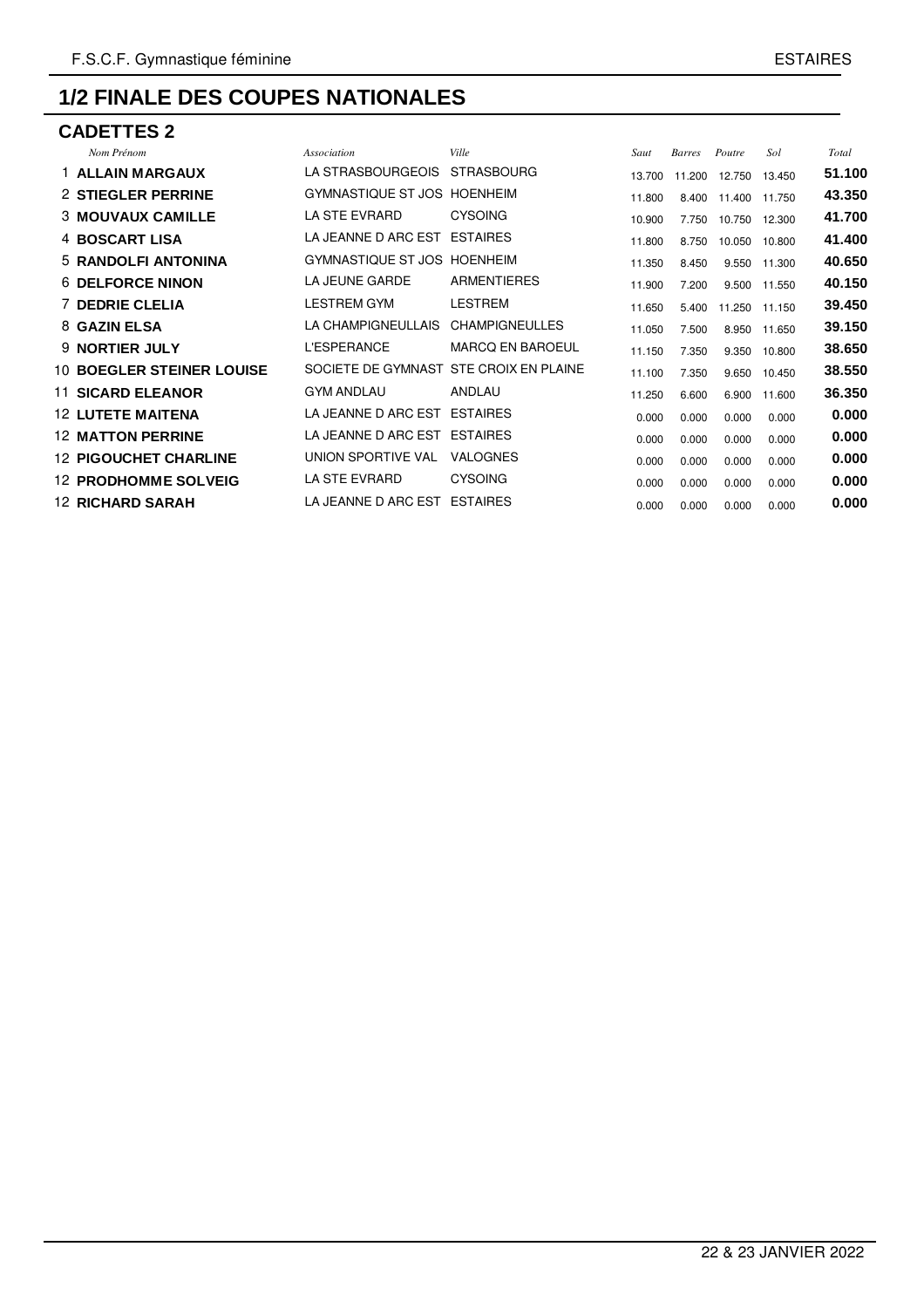# **JUNIORS**

| Nom Prénom                      | Association                           | Ville                   | Saut   | Barres | Poutre        | Sol    | Total  |
|---------------------------------|---------------------------------------|-------------------------|--------|--------|---------------|--------|--------|
| <b>1 CHATELAIN MAURINE</b>      | LA JEUNE GARDE                        | <b>ARMENTIERES</b>      | 13.050 | 8.800  | 12.100        | 12.100 | 46.050 |
| 2 MAISETTI EMMA                 | <b>LA FRONTIERE</b>                   | <b>REMIREMONT</b>       | 12.750 | 8.700  | 11.350        | 13.100 | 45.900 |
| <b>3 ROME MILA</b>              | LA STRASBOURGEOIS                     | <b>STRASBOURG</b>       | 12.850 | 7.750  | 12.350        | 12.300 | 45.250 |
| <b>4 DELMOTTE LEONTINE</b>      | LA JEANNE D ARC EST ESTAIRES          |                         | 12.850 | 8.500  | 11.150 11.950 |        | 44.450 |
| <b>4 DEMOOR FLORINE</b>         | <b>LESTREM GYM</b>                    | <b>LESTREM</b>          | 12.950 | 7.100  | 12.000        | 12.400 | 44.450 |
| <b>6 TORREZ CHARLOTTE</b>       | LA JEANNE D ARC EST ESTAIRES          |                         | 12.250 | 7.700  | 11.700 12.250 |        | 43.900 |
| <b>7 MATRICON ANNA</b>          | LA JEANNE D ARC                       | <b>MOUVAUX</b>          | 12.300 | 8.100  | 11.150        | 12.200 | 43.750 |
| <b>8 FRISON PERRINE</b>         | ASC SAINT ARBOGAST HERRLISHEIM        |                         | 11.700 | 9.050  | 10.900 11.700 |        | 43.350 |
| 9 SEBIRE SALOME                 | <b>USSA GYMNASTIQUE</b>               | <b>SAINT ANDRE</b>      | 11.800 | 8.000  | 11.150        | 12.250 | 43.200 |
| <b>10 AVELANGE MANON</b>        | <b>HAUBOURDIN GYM</b>                 | <b>HAUBOURDIN</b>       | 11.500 | 9.350  | 10.400        | 11.650 | 42.900 |
| <b>11 CAES ALICIA</b>           | <b>LESTREM GYM</b>                    | <b>LESTREM</b>          | 11.750 | 7.200  | 11.450 12.050 |        | 42.450 |
| <b>12 LANGOLF ZOE</b>           | LA STRASBOURGEOIS                     | <b>STRASBOURG</b>       | 12.050 | 8.650  | 11.300        | 10.100 | 42.100 |
| <b>13 NAVARRO LAURA</b>         | <b>SAINT LOUIS</b>                    | <b>POISSY</b>           | 11.850 | 6.400  | 11.550 11.300 |        | 41.100 |
| <b>14 NOEL JEANNE</b>           | <b>LA FRONTIERE</b>                   | <b>REMIREMONT</b>       | 11.550 | 7.500  | 10.050 11.950 |        | 41.050 |
| <b>15 CHARDIN CELIA</b>         | LA CHAMPIGNEULLAIS                    | <b>CHAMPIGNEULLES</b>   | 11.600 | 6.800  | 11.500        | 11.050 | 40.950 |
| <b>16 MATTON CANDICE</b>        | <b>HAUBOURDIN GYM</b>                 | <b>HAUBOURDIN</b>       | 11.050 | 8.350  | 10.650        | 10.800 | 40.850 |
| 17 SILVA EVA                    | VAILLANTE OMNISPOR ST BRICE           |                         | 11.650 | 8.250  | 9.350         | 11.450 | 40.700 |
| <b>18 PENISSON FANNY</b>        | LUISANT ATHLETIC CL LUISANT           |                         | 11.800 | 6.450  | 11.250        | 11.100 | 40.600 |
| <b>19 MULLIEZ AMANDINE</b>      | LA JEUNESSE DE CROI CROISSY SUR SEINE |                         | 11.750 | 6.500  | 11.450        | 10.750 | 40.450 |
| <b>20 BRUNET JOLY CONSTANCE</b> | LA JEUNESSE DE CROI CROISSY SUR SEINE |                         | 11.800 | 6.300  | 9.550         | 10.950 | 38,600 |
| 21 BOURDIN ANOUK                | LA JEUNESSE DE CROI CROISSY SUR SEINE |                         | 11.600 | 6.950  | 8.750         | 10.350 | 37.650 |
| <b>21 DELAHAYE LUCIE</b>        | <b>L'ESPERANCE</b>                    | <b>MARCQ EN BAROEUL</b> | 11.150 | 7.500  | 8.550         | 10.450 | 37.650 |
| <b>23 ESSE LUCIE</b>            | <b>LESTREM GYM</b>                    | <b>LESTREM</b>          | 11.750 | 4.550  | 10.800        | 10.500 | 37.600 |
| <b>24 BONTEMPS CLEO</b>         | LA STE EVRARD                         | <b>CYSOING</b>          | 11.600 | 0.000  | 0.000         | 13.400 | 25,000 |
| <b>25 BOUCHER ROMANE</b>        | AVENIR DE TRIEL                       | <b>TRIEL SUR SEINE</b>  | 0.000  | 0.000  | 0.000         | 0.000  | 0.000  |
| <b>25 CITONY ANDREA</b>         | VAILLANTE OMNISPOR ST BRICE           |                         | 0.000  | 0.000  | 0.000         | 0.000  | 0.000  |
| <b>25 DECLERCQ VICTORINE</b>    | LA JEANNE D ARC EST ESTAIRES          |                         | 0.000  | 0.000  | 0.000         | 0.000  | 0.000  |
| 25 VENNIN JULIE                 | LA JEUNE GARDE                        | <b>ARMENTIERES</b>      | 0.000  | 0.000  | 0.000         | 0.000  | 0.000  |
|                                 |                                       |                         |        |        |               |        |        |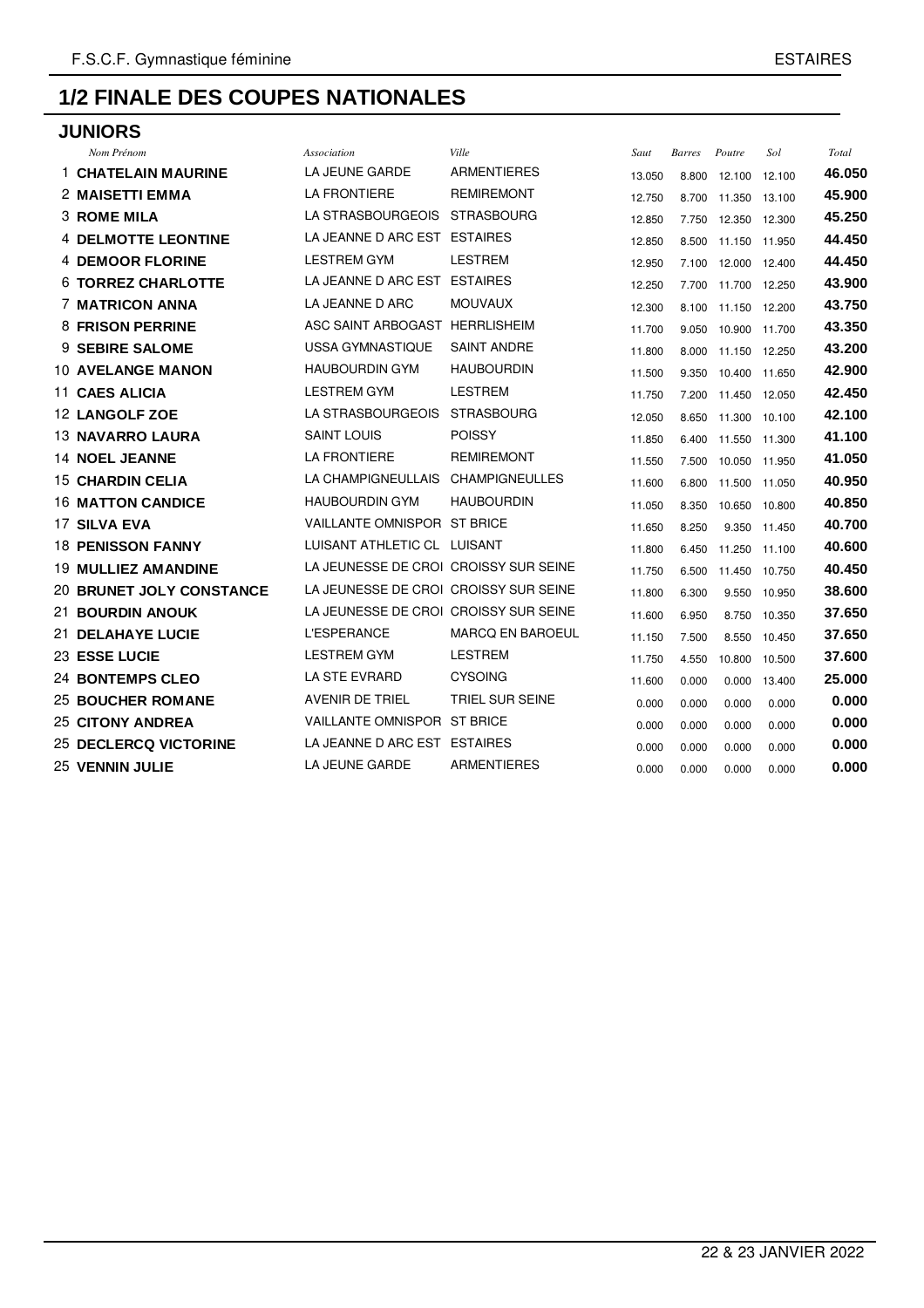#### **SENIORS**

| Nom Prénom                   | Association                         | Ville                   | Saut   | Barres | Poutre               | Sol    | Total  |
|------------------------------|-------------------------------------|-------------------------|--------|--------|----------------------|--------|--------|
| <b>1 DEMERVAL LEANE</b>      | LA STE EVRARD                       | <b>CYSOING</b>          | 13.500 | 9.950  | 14.600               | 12.650 | 50.700 |
| <b>2 COLOM ROMANE</b>        | LA STRASBOURGEOIS                   | <b>STRASBOURG</b>       | 13.000 |        | 11.100 11.850 12.500 |        | 48.450 |
| <b>3 BREMOND ELODIE</b>      | LA STE EVRARD                       | <b>CYSOING</b>          | 13.050 |        | 11.800 10.500 13.050 |        | 48.400 |
| <b>4 FOURNIER HELOISE</b>    | <b>HAUBOURDIN GYM</b>               | <b>HAUBOURDIN</b>       | 12.550 | 10.250 | 13.000 12.500        |        | 48.300 |
| <b>5 DUTOIT VICTOIRE</b>     | LA JEANNE D ARC                     | <b>MOUVAUX</b>          | 13.200 | 9.750  | 11.850 12.350        |        | 47.150 |
| <b>6 PETRAZOLLER SOLINE</b>  | LA SPORTIVE NEUHOF                  | STRASBOURG              | 12.800 |        | 9.750 11.650 12.000  |        | 46.200 |
| <b>7 BECUWE LAURIE</b>       | LA JEANNE D ARC EST ESTAIRES        |                         | 13.050 | 9.600  | 10.200 13.150        |        | 46.000 |
| 8 DRIOUACH LINA              | LA STRASBOURGEOIS                   | <b>STRASBOURG</b>       | 12.900 | 8.550  | 11.050 12.100        |        | 44.600 |
| 9 WALTER LUCILLE             | AVENIR DE TRIEL                     | <b>TRIEL SUR SEINE</b>  | 11.800 | 8.450  | 12.050 12.050        |        | 44.350 |
| <b>10 FELTZ JOSEPHINE</b>    | LA JEANNE D ARC                     | <b>MOUVAUX</b>          | 11.600 | 8.450  | 12.100 12.150        |        | 44.300 |
| <b>11 HOCHART JULIE</b>      | <b>LESTREM GYM</b>                  | <b>LESTREM</b>          | 11.900 |        | 8.850 11.050 11.750  |        | 43.550 |
| <b>12 ERNOULD PAULINE</b>    | LA JEUNE GARDE                      | <b>ARMENTIERES</b>      | 11.750 | 8.100  | 11.800 11.700        |        | 43.350 |
| 13 SEN MELEK                 | LA SPORTIVE NEUHOF STRASBOURG       |                         | 12.650 | 7.600  | 11.300 11.700        |        | 43.250 |
| <b>14 BREVIERE LUCIE</b>     | <b>LESTREM GYM</b>                  | <b>LESTREM</b>          | 12.900 | 5.300  | 11.850 12.500        |        | 42.550 |
| <b>15 MENU FAUSTINE</b>      | <b>HAUBOURDIN GYM</b>               | <b>HAUBOURDIN</b>       | 11.500 | 8.950  | 10.600 11.350        |        | 42.400 |
| <b>16 DEBRUYNE JULIE</b>     | <b>HAUBOURDIN GYM</b>               | <b>HAUBOURDIN</b>       | 11.650 | 8.950  | 10.200 11.400        |        | 42.200 |
| <b>17 VANNESTE PERRINE</b>   | LA JEANNE D ARC                     | <b>MOUVAUX</b>          | 12.500 | 8.350  | 10.500 10.750        |        | 42.100 |
| <b>18 THIBAUT MARINE</b>     | LA JEANNE D ARC EST ESTAIRES        |                         | 11.700 | 8.400  | 10.750 11.050        |        | 41.900 |
| <b>19 CRESSON CELINE</b>     | LA JEANNE D ARC EST ESTAIRES        |                         | 11.650 | 8.100  | 9.550 12.450         |        | 41.750 |
| <b>20 FERAL ANAIS</b>        | VAILLANTE OMNISPOR ST BRICE         |                         | 11.500 | 8.600  | 9.800 11.800         |        | 41.700 |
| 21 GRAEBLING SOLENA          | LA JULIANA                          | <b>NOMEXY</b>           | 11.800 | 8.900  | 9.750 11.000         |        | 41.450 |
| <b>22 HAMMOUD JUSTINE</b>    | LA JEANNE D ARC                     | <b>MOUVAUX</b>          | 11.500 | 8.300  | 9.100 12.250         |        | 41.150 |
| <b>23 DEGRYSE CAMILLE</b>    | <b>UNION SPORTIVE</b>               | <b>FRELINGHIEN</b>      | 11.800 | 6.650  | 11.100 11.250        |        | 40.800 |
| <b>24 PERINO LOLITA</b>      | USSA GYMNASTIQUE                    | <b>SAINT ANDRE</b>      | 11.700 | 5.950  | 10.900 11.050        |        | 39.600 |
| <b>25 CHANTRAINE EMILIE</b>  | LA STE EVRARD                       | <b>CYSOING</b>          | 11.500 | 8.000  | 10.150               | 9.900  | 39.550 |
| 26 COSCOY EVE                | <b>ARMORIQUE</b>                    | <b>PARIS</b>            | 11.800 | 7.000  | 9.950 10.600         |        | 39.350 |
| <b>27 KERMOUN AICHA</b>      | USSA GYMNASTIQUE                    | <b>SAINT ANDRE</b>      | 12.250 | 5.450  | 10.150 11.100        |        | 38.950 |
| <b>28 ROCHA AMELIE</b>       | <b>SAINT LOUIS</b>                  | <b>POISSY</b>           | 11.900 | 5.650  | 10.050 10.950        |        | 38.550 |
| <b>29 GONGUET AGATHE</b>     | <b>ARMORIQUE</b>                    | <b>PARIS</b>            | 11.550 | 6.650  | 9.950 10.200         |        | 38.350 |
| <b>29 BRESILLION JULIANE</b> | AVENIR GYMNIQUE DE LEVES            |                         | 11.650 | 7.400  | 9.850                | 9.450  | 38.350 |
| <b>29 VIDAL ALICIA</b>       | <b>AMICALE FERTOISE</b>             | LA FERTE MACE           | 11.300 | 7.100  | 9.150 10.800         |        | 38.350 |
| <b>32 GAGNEPAIN LUCILE</b>   | LA STE EVRARD                       | <b>CYSOING</b>          | 11.350 | 7.950  | 9.400                | 9.350  | 38.050 |
| <b>33 DIDIER MAEVA</b>       | SAINT SPIRE DE CORB CORBEIL ESSONNE |                         | 12.000 | 7.250  | 7.750 10.900         |        | 37.900 |
| <b>33 VERVOORT JULIE</b>     | <b>L'ESPERANCE</b>                  | <b>MARCQ EN BAROEUL</b> | 11.600 |        | 5.950 10.750         | 9.600  | 37.900 |
| <b>35 TURRA LUCIE</b>        | LA CHAMPIGNEULLAIS CHAMPIGNEULLES   |                         | 11.400 | 5.600  | 8.950 10.500         |        | 36.450 |
| 36 STORZ OPHELIE             | L ALERTE GYMNASTIQ                  | EPINAL                  | 11.400 |        | 0.600 10.900 10.700  |        | 33.600 |
| <b>37 WIECZOREK ADELE</b>    | <b>UNION SPORTIVE</b>               | <b>FRELINGHIEN</b>      | 11.500 |        | 0.750 10.850         | 9.450  | 32.550 |
| <b>38 LEFEBVRE CHLOE</b>     | LA JEUNE GARDE                      | <b>ARMENTIERES</b>      | 11.550 | 4.300  | 4.600 11.500         |        | 31.950 |
| <b>39 BENOIT NAELLA</b>      | AVENIR DE TRIEL                     | TRIEL SUR SEINE         | 11.600 |        | 0.000 10.350         | 9.000  | 30.950 |
| <b>40 SIX MANON</b>          | LA JEUNE GARDE                      | <b>ARMENTIERES</b>      | 13.150 | 8.250  | 8.550                | 0.000  | 29.950 |
| <b>41 BOUJRADA SARAH</b>     | LA JEANNE D ARC EST ESTAIRES        |                         | 0.000  | 0.000  | 0.000                | 0.000  | 0.000  |
| <b>41 CARON HELENE</b>       | LA JEANNE D ARC EST ESTAIRES        |                         | 0.000  | 0.000  | 0.000                | 0.000  | 0.000  |
| <b>41 COLOM PAULINE</b>      | LA STRASBOURGEOIS STRASBOURG        |                         | 0.000  | 0.000  | 0.000                | 0.000  | 0.000  |
| <b>41 TORCQ ODILE</b>        | LA JEANNE D ARC EST ESTAIRES        |                         | 0.000  | 0.000  | 0.000                | 0.000  | 0.000  |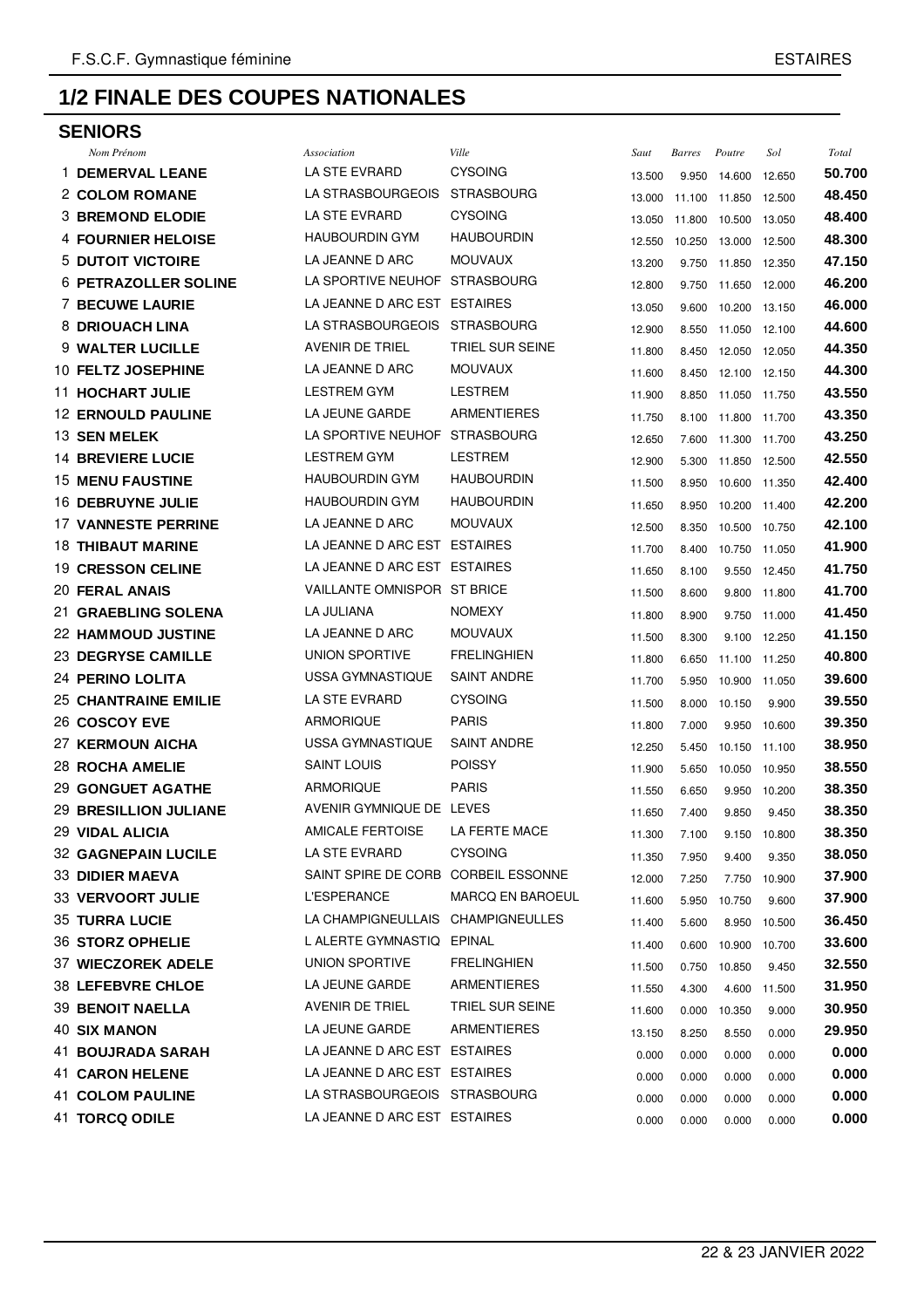## **Catégorie COUPE ESPOIR ASSOCIATION**

| 1            | <b>GYMNASTIQUE ST JOSEPH HOENHEIM</b> |                                |                   |          | Equipe $n^{\circ}$ 01 |          |          | 139.500 |
|--------------|---------------------------------------|--------------------------------|-------------------|----------|-----------------------|----------|----------|---------|
|              |                                       |                                |                   | Saut     | <b>Barres</b>         | Poutre   | Sol      |         |
|              | 501                                   | <b>MAYER CLARA</b>             |                   | 11.450   | (9.100)               | (11.050) | 11.900   | 43.500  |
|              | 502                                   | <b>HAMANN NAWEL</b>            |                   | (11.150) | 10.350                | 13.000   | (11.050) | 45.550  |
|              | 600                                   | <b>RIEDINGER GASSER LIWENN</b> |                   | 12.300   | 9.150                 | 11.800   | 11.650   | 44.900  |
|              | 601                                   | <b>BOUYKHRIHN DANIA</b>        |                   | 13.050   | 10.850                | 12.200   | 11.800   | 47.900  |
| $\mathbf{2}$ | <b>LA STRASBOURGEOISE</b>             |                                | <b>STRASBOURG</b> |          | Equipe $n^{\circ}$ 02 |          |          | 139.000 |
|              |                                       |                                |                   | Saut     | <b>Barres</b>         | Poutre   | Sol      |         |
|              | 400                                   | <b>KALMES LILY</b>             |                   | 13.600   | 8.300                 | (9.800)  | 12.400   | 44.100  |
|              | 505                                   | <b>JARIA TEIXEIRA ELLA</b>     |                   | 13.100   | 10.150                | 12.150   | 12.400   | 47.800  |
|              | 602                                   | <b>PONTY SAVANNAH</b>          |                   | 12.850   | 7.850                 | 12.700   | 12.100   | 45.500  |
|              | 604                                   | <b>BAJRAMI RIOLA</b>           |                   | (11.700) | (7.600)               | 11.400   | (11.800) | 42.500  |
| 3            | <b>LA STE EVRARD</b>                  |                                | <b>CYSOING</b>    |          | Equipe $n^{\circ}$ 04 |          |          | 127.350 |
|              |                                       |                                |                   | Saut     | Barres                | Poutre   | Sol      |         |
|              | 403                                   | <b>SERAFIN MANON</b>           |                   | 12.600   | 7.900                 | (9.300)  | 11.300   | 41.100  |
|              | 511                                   | <b>DEMONT THAIS</b>            |                   | 12.850   | (6.950)               | 9.650    | 11.850   | 41.300  |
|              | 612                                   | <b>SENECHAL EMMY</b>           |                   | (11.900) | 8.150                 | 9.550    | 12.000   | 41.600  |
|              | 613                                   | <b>RASMI SELMA</b>             |                   | 12.400   | 7.900                 | 11.200   | (10.650) | 42.150  |
| 4            | <b>LA JEANNE D ARC</b>                |                                | <b>MOUVAUX</b>    |          | Equipe $n^{\circ}$ 11 |          |          | 123.800 |
|              |                                       |                                |                   | Saut     | <b>Barres</b>         | Poutre   | Sol      |         |
|              | 525                                   | <b>GONDOUIN CLARA</b>          |                   | (11.000) | (6.550)               | 10.700   | 10.950   | 39.200  |
|              | 526                                   | <b>RIBEIRO PAULINE JEANNE</b>  |                   | 11.450   | 6.900                 | (9.550)  | 10.750   | 38.650  |
|              | 527                                   | <b>SALEMBIER AUTOMNE</b>       |                   | 12.950   | 7.850                 | 11.700   | 11.450   | 43.950  |
|              | 620                                   | <b>COSTEUR ROSE</b>            |                   | 11.200   | 7.150                 | 10.750   | (10.600) | 39.700  |
| 5            | <b>HAUBOURDIN GYM</b>                 |                                | <b>HAUBOURDIN</b> |          | Equipe $n^{\circ}$ 10 |          |          | 122.600 |
|              | 411                                   | <b>HECQUET ANNAELLE</b>        |                   | Saut     | <b>Barres</b>         | Poutre   | Sol      | 40.100  |
|              | 522                                   | <b>WILLOCQ SOLENE</b>          |                   | (11.400) | 8.600                 | 8.550    | 11.550   | 40.300  |
|              | 616                                   | <b>DUC LAIA</b>                |                   | 11.400   | (8.100)               | 9.550    | 11.250   | 39.650  |
|              |                                       |                                |                   | 11.450   | 8.750                 | (8.200)  | 11.250   | 40.900  |
|              | 617                                   | <b>POLLART LEA</b>             |                   | 12.800   | 8.450                 | 9.000    | (10.650) |         |
| 6            | <b>LA STE EVRARD</b>                  |                                | <b>CYSOING</b>    |          | Equipe $n^{\circ}$ 05 |          |          | 118.200 |
|              |                                       |                                |                   | Saut     | Barres                | Poutre   | Sol      |         |
|              | 513                                   | <b>MOUVAUX MARINE</b>          |                   | 11.400   | 7.450                 | 10.300   | 11.350   | 40.500  |
|              | 514                                   | <b>BEDNARZ ERINE</b>           |                   | 11.500   | 8.050                 | 8.750    | (10.500) | 38.800  |
|              | 610                                   | <b>COPPIN PHILIPINE</b>        |                   | (10.800) | (6.500)               | (7.450)  | 11.100   | 35.850  |
|              | 611                                   | <b>SAILLO EMMA</b>             |                   | 11.100   | 7.050                 | 9.600    | 10.550   | 38.300  |
| 7            | <b>LA STE EVRARD</b>                  |                                | <b>CYSOING</b>    |          | Equipe $n^{\circ}$ 06 |          |          | 115.950 |
|              |                                       |                                |                   | Saut     | <b>Barres</b>         | Poutre   | Sol      |         |
|              | 515                                   | <b>WESTEEL PENELOPE</b>        |                   | 11.650   | 4.450                 | 9.550    | 10.950   | 36.600  |
|              | 608                                   | <b>CAZIER ELINE</b>            |                   | 11.050   | 7.550                 | 9.900    | 11.400   | 39.900  |
|              | 609                                   | <b>DEBUCHY LALOU</b>           |                   | 11.150   | 7.500                 | 9.700    | 11.100   | 39.450  |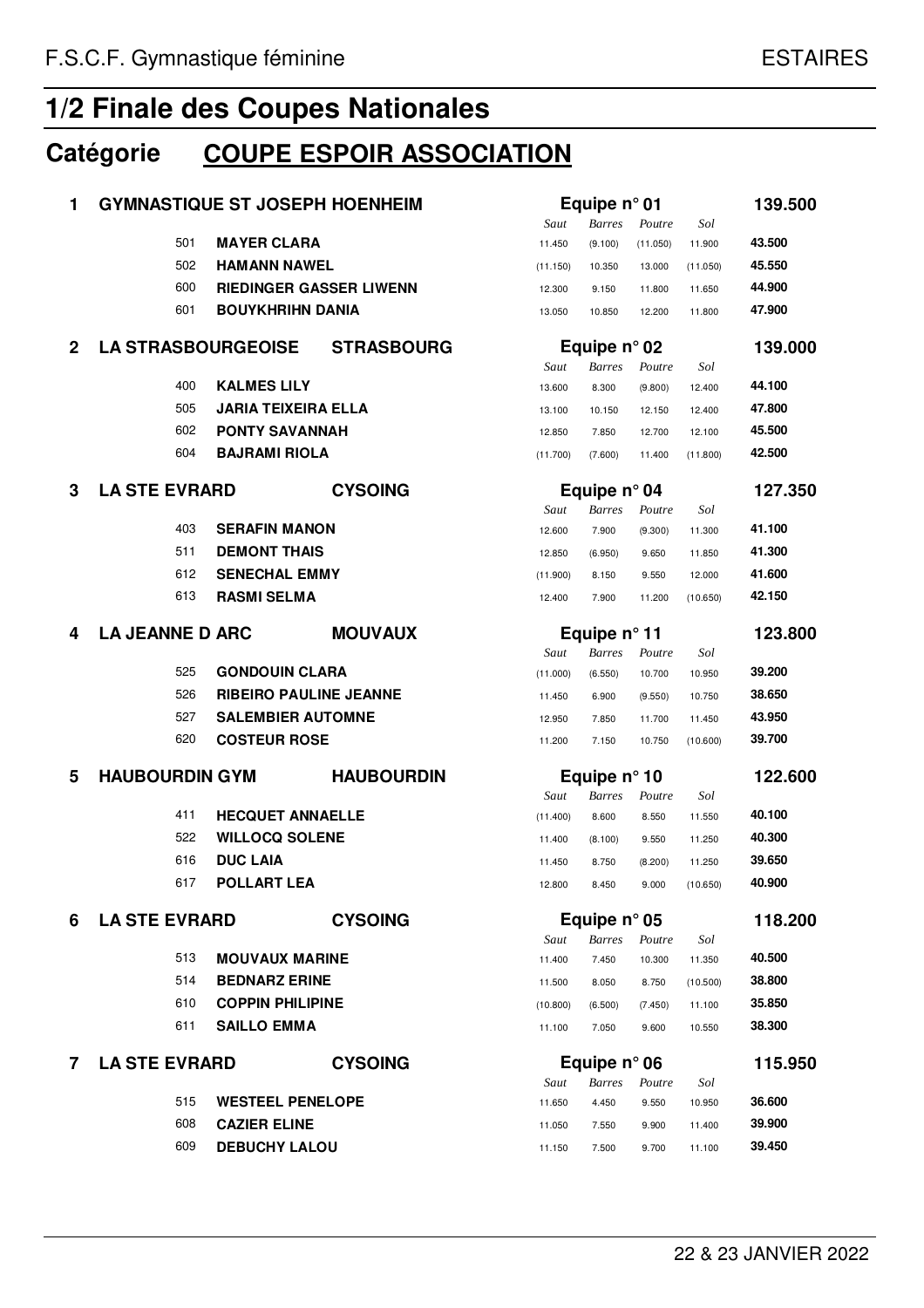| 8 |                    | LA JEANNE D ARC ESTAIR ESTAIRES | Equipe $n^{\circ}$ 09<br>Sol<br>Saut<br><b>Barres</b><br>Poutre |                       |        |        |         |  |
|---|--------------------|---------------------------------|-----------------------------------------------------------------|-----------------------|--------|--------|---------|--|
|   | 409                | <b>POLVECHE LOUANE</b>          | 11.600                                                          | 3.350                 | 10.700 | 10.650 | 36,300  |  |
|   | 519                | <b>BERTRAND ADELE</b>           | 11.500                                                          | 4.400                 | 10.500 | 11.100 | 37.500  |  |
|   | 615                | <b>MATHIEU LOUISA</b>           | 11.650                                                          | 4.650                 | 9.000  | 10.150 | 35.450  |  |
|   |                    |                                 |                                                                 |                       |        |        |         |  |
| 9 | <b>SAINT LOUIS</b> | <b>POISSY</b>                   |                                                                 | Equipe $n^{\circ}$ 03 |        |        | 100.900 |  |
|   |                    |                                 | Saut                                                            | <b>Barres</b>         | Poutre | Sol    |         |  |
|   | 401                | <b>DESPONTIN VALENTINE</b>      | 11.800                                                          | 6.650                 | 7.650  | 10.350 | 36.450  |  |
|   | 605                | <b>OULLERE MAEVA</b>            | 10.950                                                          | 4.850                 | 9.850  | 8.850  | 34.500  |  |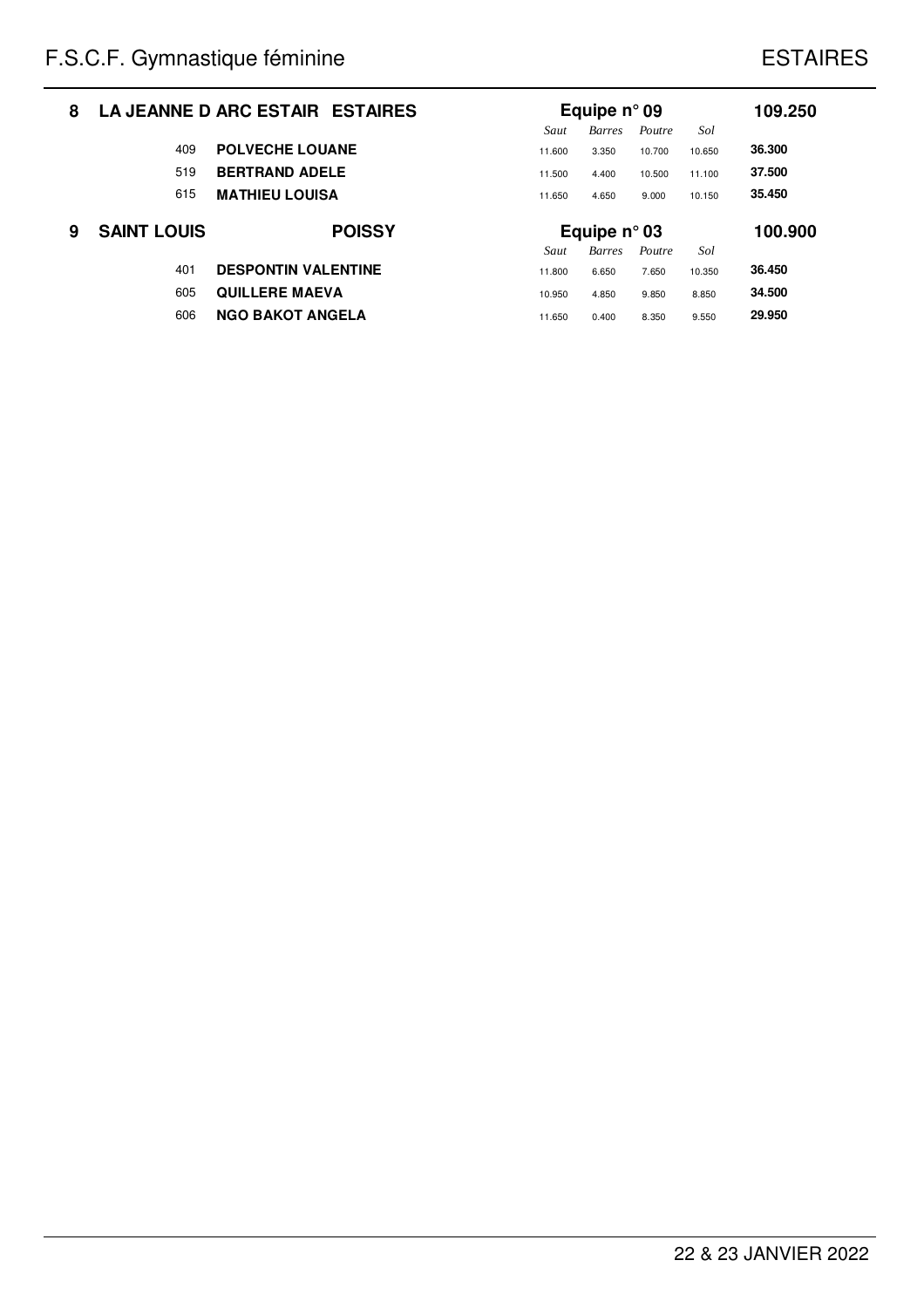## **Catégorie COUPE SENIOR ASSOCIATION**

| 1            | <b>LA STRASBOURGEOISE</b> |                          | <b>STRASBOURG</b>  |                  | Equipe $n^{\circ}$ 17                  |                   |                  | 145.650 |
|--------------|---------------------------|--------------------------|--------------------|------------------|----------------------------------------|-------------------|------------------|---------|
|              |                           |                          |                    | Saut             | <b>Barres</b>                          | Poutre            | Sol              |         |
|              | 103                       | <b>DRIOUACH LINA</b>     |                    | 12.900           | 8.550                                  | (11.050)          | (12.100)         | 44.600  |
|              | 105                       | <b>COLOM ROMANE</b>      |                    | 13.000           | 11.100                                 | 11.850            | 12.500           | 48.450  |
|              | 203                       | <b>ROME MILA</b>         |                    | (12.850)         | (7.750)                                | 12.350            | 12.300           | 45.250  |
|              | 305                       | <b>ALLAIN MARGAUX</b>    |                    | 13.700           | 11.200                                 | 12.750            | 13.450           | 51.100  |
| $\mathbf{2}$ | <b>LA STE EVRARD</b>      |                          | <b>CYSOING</b>     |                  | Equipe $n^{\circ}$ 22                  |                   |                  | 142.600 |
|              | 120                       | <b>BREMOND ELODIE</b>    |                    | Saut             | <b>Barres</b>                          | Poutre            | Sol              | 48.400  |
|              | 121                       | <b>DEMERVAL LEANE</b>    |                    | 13.050           | 11.800                                 | 10.500            | 13.050           | 50.700  |
|              | 219                       | <b>BONTEMPS CLEO</b>     |                    | 13.500<br>11.600 | 9.950                                  | 14.600            | 12.650<br>13.400 | 25.000  |
|              | 310                       | <b>MOUVAUX CAMILLE</b>   |                    |                  | (0.000)<br>7.750                       | (0.000)<br>10.750 |                  | 41.700  |
|              |                           |                          |                    | (10.900)         |                                        |                   | (12.300)         |         |
| 3            | <b>HAUBOURDIN GYM</b>     |                          | <b>HAUBOURDIN</b>  | Saut             | Equipe $n^{\circ}$ 28<br><b>Barres</b> | Poutre            | Sol              | 133.800 |
|              | 135                       | <b>DEBRUYNE JULIE</b>    |                    | 11.650           | (8.950)                                | (10.200)          | 11.400           | 42.200  |
|              | 136                       | <b>FOURNIER HELOISE</b>  |                    | 12.550           | 10.250                                 | 13.000            | 12.500           | 48.300  |
|              | 137                       | <b>MENU FAUSTINE</b>     |                    | (11.500)         | 8.950                                  | 10.600            | (11.350)         | 42.400  |
|              | 225                       | <b>AVELANGE MANON</b>    |                    | 11.500           | 9.350                                  | 10.400            | 11.650           | 42.900  |
| 4            | <b>LESTREM GYM</b>        |                          | <b>LESTREM</b>     |                  | Equipe $n^{\circ}$ 29                  |                   |                  | 133.150 |
|              |                           |                          |                    | Saut             | <b>Barres</b>                          | Poutre            | Sol              |         |
|              | 138                       | <b>BREVIERE LUCIE</b>    |                    | 12.900           | (5.300)                                | 11.850            | 12.500           | 42.550  |
|              | 139                       | <b>HOCHART JULIE</b>     |                    | 11.900           | 8.850                                  | (11.050)          | (11.750)         | 43.550  |
|              | 226                       | <b>DEMOOR FLORINE</b>    |                    | 12.950           | 7.100                                  | 12.000            | 12.400           | 44.450  |
|              | 227                       | <b>CAES ALICIA</b>       |                    | (11.750)         | 7.200                                  | 11.450            | 12.050           | 42.450  |
| 5            | <b>LA JEUNE GARDE</b>     |                          | <b>ARMENTIERES</b> |                  | Equipe $n^{\circ}$ 21                  |                   |                  | 132.000 |
|              |                           |                          |                    | Saut             | <b>Barres</b>                          | Poutre            | Sol              |         |
|              | 118                       | <b>SIX MANON</b>         |                    | 13.150           | 8.250                                  | (8.550)           | (0.000)          | 29.950  |
|              | 119                       | <b>ERNOULD PAULINE</b>   |                    | (11.750)         | 8.100                                  | 11.800            | 11.700           | 43.350  |
|              | 218                       | <b>CHATELAIN MAURINE</b> |                    | 13.050           | 8.800                                  | 12.100            | 12.100           | 46.050  |
|              | 308                       | <b>DELFORCE NINON</b>    |                    | 11.900           | (7.200)                                | 9.500             | 11.550           | 40.150  |
| 6            | <b>LA JEANNE D ARC</b>    |                          | <b>MOUVAUX</b>     |                  | Equipe n° 31                           |                   |                  | 131.850 |
|              |                           |                          |                    | Saut             | <b>Barres</b>                          | Poutre            | Sol              |         |
|              | 142                       | <b>FELTZ JOSEPHINE</b>   |                    | 11.600           | 8.450                                  | 12.100            | 12.150           | 44.300  |
|              | 143                       | <b>HAMMOUD JUSTINE</b>   |                    | (11.500)         | 8.300                                  | (9.100)           | 12.250           | 41.150  |
|              | 144                       | <b>VANNESTE PERRINE</b>  |                    | 12.500           | 8.350                                  | 10.500            | (10.750)         | 42.100  |
|              | 230                       | <b>MATRICON ANNA</b>     |                    | 12.300           | (8.100)                                | 11.150            | 12.200           | 43.750  |
| 7            | <b>USSA GYMNASTIQUE</b>   |                          | <b>SAINT ANDRE</b> |                  | Equipe $n^{\circ}$ 32                  |                   |                  | 121.750 |
|              |                           |                          |                    | Saut             | <b>Barres</b>                          | Poutre            | Sol              |         |
|              | 145                       | <b>PERINO LOLITA</b>     |                    | 11.700           | 5.950                                  | 10.900            | 11.050           | 39.600  |
|              | 146                       | <b>KERMOUN AICHA</b>     |                    | 12.250           | 5.450                                  | 10.150            | 11.100           | 38.950  |
|              | 231                       | <b>SEBIRE SALOME</b>     |                    | 11.800           | 8.000                                  | 11.150            | 12.250           | 43.200  |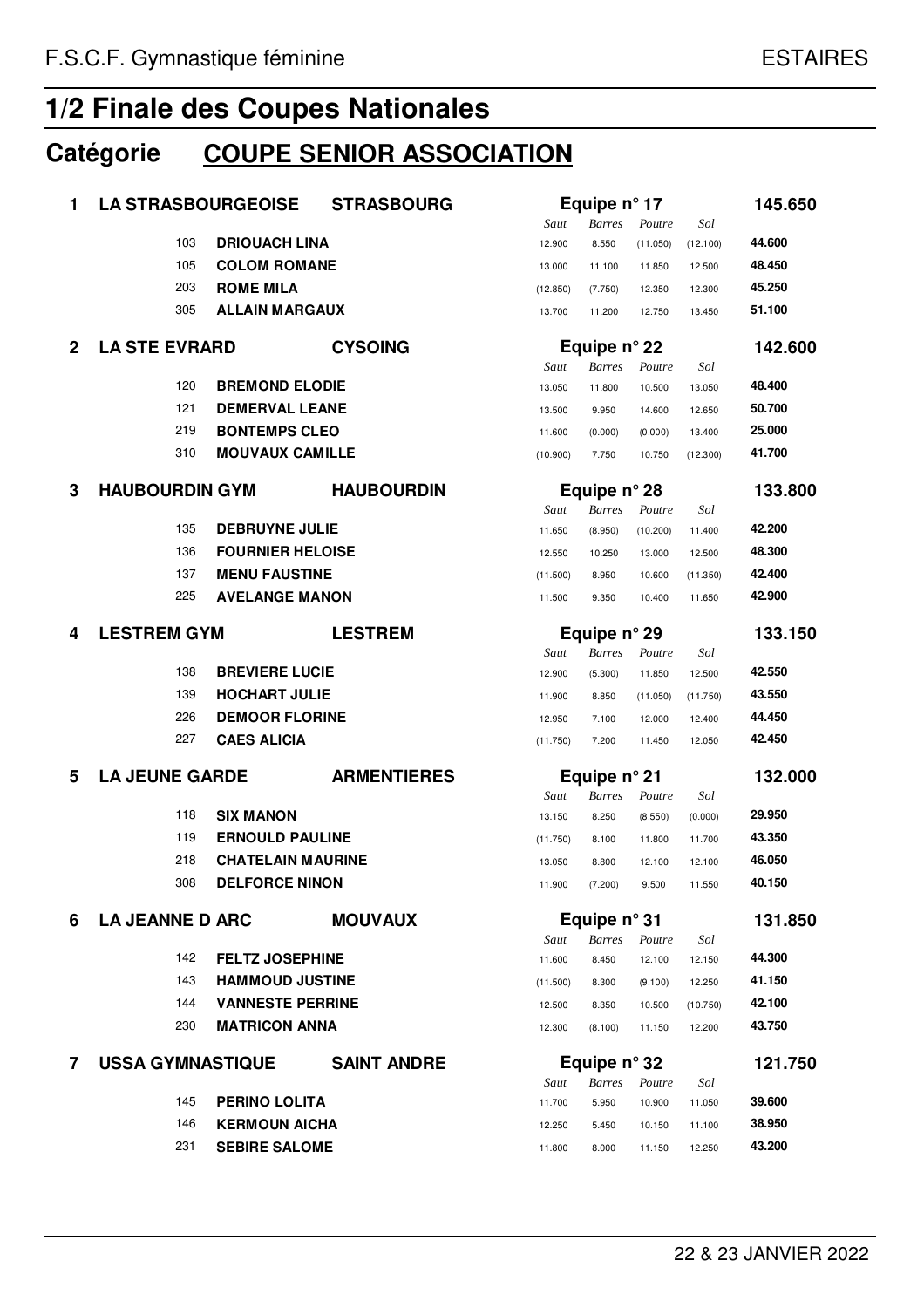| 8  |                            |                              | LA JEUNESSE DE CROISSY CROISSY SUR SEINE |                | Equipe $n^{\circ}$ 18  |                  |               | 116.700 |
|----|----------------------------|------------------------------|------------------------------------------|----------------|------------------------|------------------|---------------|---------|
|    | 206                        | <b>MULLIEZ AMANDINE</b>      |                                          | Saut<br>11.750 | <b>Barres</b><br>6.500 | Poutre<br>11.450 | Sol<br>10.750 | 40.450  |
|    | 208                        | <b>BRUNET JOLY CONSTANCE</b> |                                          | 11.800         | 6.300                  | 9.550            | 10.950        | 38.600  |
|    | 209                        | <b>BOURDIN ANOUK</b>         |                                          | 11.600         | 6.950                  | 8.750            | 10.350        | 37.650  |
| 9  | <b>LA CHAMPIGNEULLAISE</b> |                              | <b>CHAMPIGNEULLES</b>                    |                | Equipe $n^{\circ}$ 15  |                  |               | 116.550 |
|    |                            |                              |                                          | Saut           | <b>Barres</b>          | Poutre           | Sol           |         |
|    | 100                        | <b>TURRA LUCIE</b>           |                                          | 11.400         | 5.600                  | 8.950            | 10.500        | 36.450  |
|    | 200                        | <b>CHARDIN CELIA</b>         |                                          | 11.600         | 6.800                  | 11.500           | 11.050        | 40.950  |
|    | 301                        | <b>GAZIN ELSA</b>            |                                          | 11.050         | 7.500                  | 8.950            | 11.650        | 39.150  |
| 10 | <b>L'ESPERANCE</b>         |                              | <b>MARCQ EN BAROEUL</b>                  |                | Equipe $n^{\circ}$ 30  |                  |               | 114.200 |
|    |                            |                              |                                          | Saut           | <b>Barres</b>          | Poutre           | Sol           |         |
|    | 140                        | <b>VERVOORT JULIE</b>        |                                          | 11.600         | 5.950                  | 10.750           | 9.600         | 37.900  |
|    | 229                        | <b>DELAHAYE LUCIE</b>        |                                          | 11.150         | 7.500                  | 8.550            | 10.450        | 37.650  |
|    | 316                        | <b>NORTIER JULY</b>          |                                          | 11.150         | 7.350                  | 9.350            | 10.800        | 38,650  |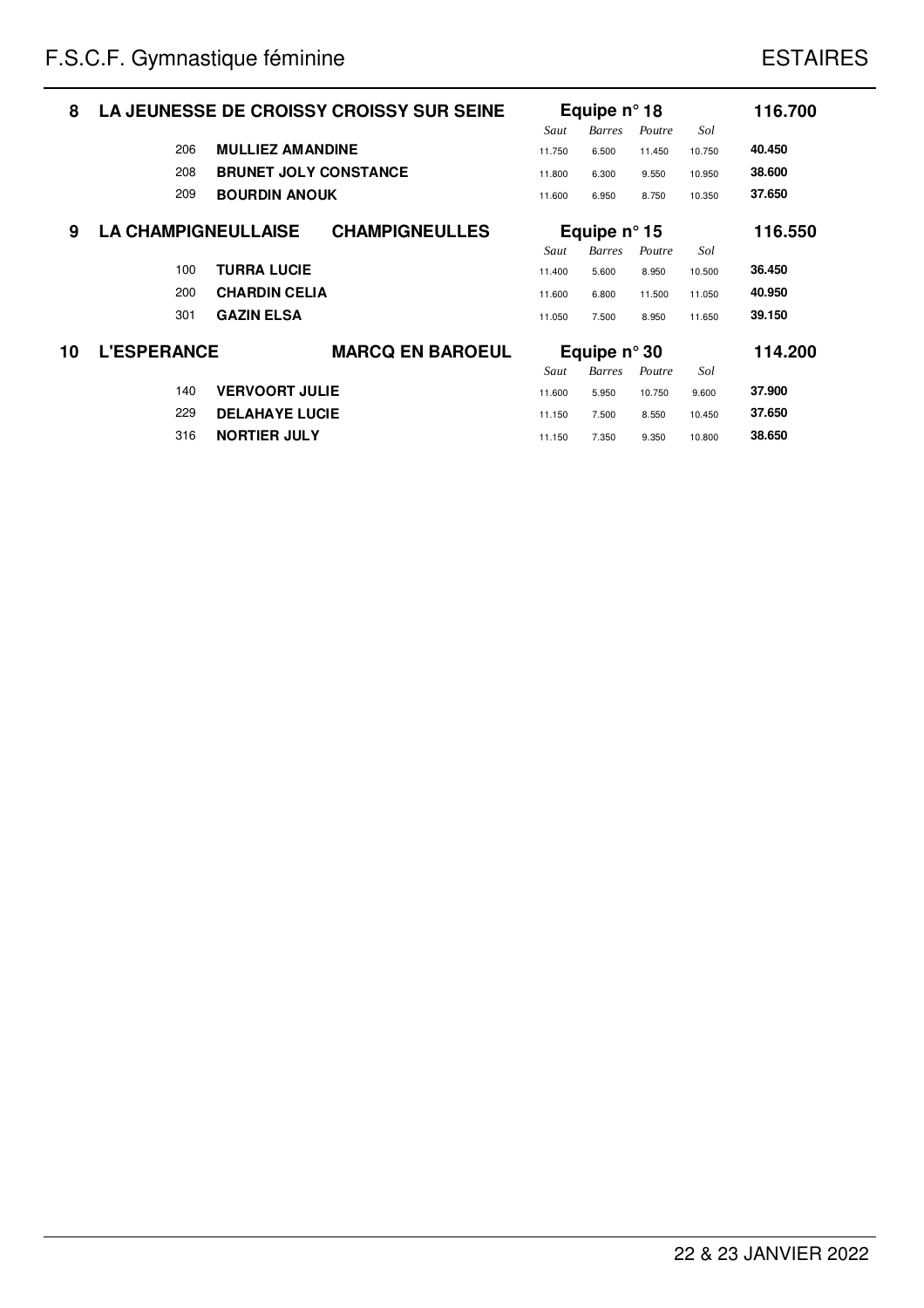## **Catégorie Coupe Espoir Régions**

| 1           |                         | <b>REGION GRAND EST</b>           |          | Equipe $n^{\circ}$ 01 |         |          |         |
|-------------|-------------------------|-----------------------------------|----------|-----------------------|---------|----------|---------|
|             |                         |                                   | Saut     | <b>Barres</b>         | Poutre  | Sol      |         |
|             | 400                     | <b>KALMES LILY</b>                | 13.600   | 8.300                 | (9.800) | 12.400   | 44.100  |
|             | 501                     | <b>MAYER CLARA</b>                | 11.450   | 9.100                 | 11.050  | 11.900   | 43.500  |
|             | 502                     | <b>HAMANN NAWEL</b>               | 11.150   | 10.350                | 13.000  | 11.050   | 45.550  |
|             | 503                     | <b>SAILER ANNE</b>                | (11.000) | (7.350)               | 12.200  | (10.750) | 41.300  |
|             | 505                     | <b>JARIA TEIXEIRA ELLA</b>        | 13.100   | 10.150                | 12.150  | 12.400   | 47.800  |
|             | 602                     | <b>PONTY SAVANNAH</b>             | 12.850   | 7.850                 | 12.700  | 12.100   | 45.500  |
| $\mathbf 2$ | <b>REGION GRAND EST</b> |                                   |          | Equipe $n^{\circ}$ 02 |         |          |         |
|             |                         |                                   | Saut     | <b>Barres</b>         | Poutre  | Sol      |         |
|             | 500                     | <b>GAZIN JULIETTE</b>             | (11.050) | 7.550                 | (9.500) | 11.450   | 39.550  |
|             | 506                     | <b>LAKOMY MARIE SARA</b>          | 11.550   | 8.100                 | 12.800  | (11.100) | 43.550  |
|             | 507                     | <b>BERTSCH CAMILLE</b>            | 11.150   | (7.400)               | 10.400  | 11.500   | 40.450  |
|             | 600                     | <b>RIEDINGER GASSER LIWENN</b>    | 12.300   | 9.150                 | 11.800  | 11.650   | 44.900  |
|             | 601                     | <b>BOUYKHRIHN DANIA</b>           | 13.050   | 10.850                | 12.200  | 11.800   | 47.900  |
|             | 604                     | <b>BAJRAMI RIOLA</b>              | 11.700   | 7.600                 | 11.400  | 11.800   | 42.500  |
| 3           |                         | <b>REGION DES HAUTS DE France</b> |          | Equipe $n^{\circ}$ 03 |         |          | 212.800 |
|             |                         |                                   | Saut     | <b>Barres</b>         | Poutre  | Sol      |         |
|             | 405                     | <b>DEPRAETER ELISE</b>            | 12.250   | 9.000                 | 11.000  | 11.700   | 43.950  |
|             | 411                     | <b>HECQUET ANNAELLE</b>           | (11.400) | 8.600                 | 8.550   | 11.550   | 40.100  |
|             | 412                     | <b>TABARY LENAELLE</b>            | 11.450   | 9.800                 | 11.750  | (10.300) | 43.300  |
|             | 526                     | <b>RIBEIRO PAULINE JEANNE</b>     | 11.450   | (6.900)               | 9.550   | 10.750   | 38.650  |
|             | 527                     | <b>SALEMBIER AUTOMNE</b>          | 12.950   | 7.850                 | 11.700  | 11.450   | 43.950  |
|             | 616                     | <b>DUC LAIA</b>                   | 11.450   | 8.750                 | (8.200) | 11.250   | 39.650  |
| 4           |                         | <b>REGION DES HAUTS DE France</b> |          | Equipe $n^{\circ}$ 04 |         |          | 207.800 |
|             |                         |                                   | Saut     | <b>Barres</b>         | Poutre  | Sol      |         |
|             | 403                     | <b>SERAFIN MANON</b>              | 12.600   | 7.900                 | 9.300   | 11.300   | 41.100  |
|             | 522                     | <b>WILLOCQ SOLENE</b>             | 11.400   | 8.100                 | 9.550   | 11.250   | 40.300  |
|             | 612                     | <b>SENECHAL EMMY</b>              | 11.900   | 8.150                 | 9.550   | 12.000   | 41.600  |
|             | 613                     | <b>RASMI SELMA</b>                | 12.400   | 7.900                 | 11.200  | 10.650   | 42.150  |
|             | 617                     | <b>POLLART LEA</b>                | 12.800   | 8.450                 | (9.000) | 10.650   | 40.900  |
|             | 620                     | <b>COSTEUR ROSE</b>               | (11.200) | (7.150)               | 10.750  | (10.600) | 39.700  |
| 5           |                         | <b>REGION DES HAUTS DE France</b> |          | Equipe $n^{\circ}$ 05 |         |          | 198.750 |
|             |                         |                                   | Saut     | <b>Barres</b>         | Poutre  | Sol      |         |
|             | 310                     | <b>MOUVAUX CAMILLE</b>            | (10.900) | 7.750                 | 10.750  | 12.300   | 41.700  |
|             | 402                     | <b>SEYS-VEREUILLE AURELYNA</b>    | 11.400   | 7.100                 | (7.950) | 10.700   | 37.150  |
|             | 409                     | <b>POLVECHE LOUANE</b>            | 11.600   | (3.350)               | 10.700  | 10.650   | 36.300  |
|             | 514                     | <b>BEDNARZ ERINE</b>              | 11.500   | 8.050                 | 8.750   | (10.500) | 38.800  |
|             | 525                     | <b>GONDOUIN CLARA</b>             | 11.000   | 6.550                 | 10.700  | 10.950   | 39.200  |
|             | 611                     | <b>SAILLO EMMA</b>                | 11.100   | 7.050                 | 9.600   | 10.550   | 38.300  |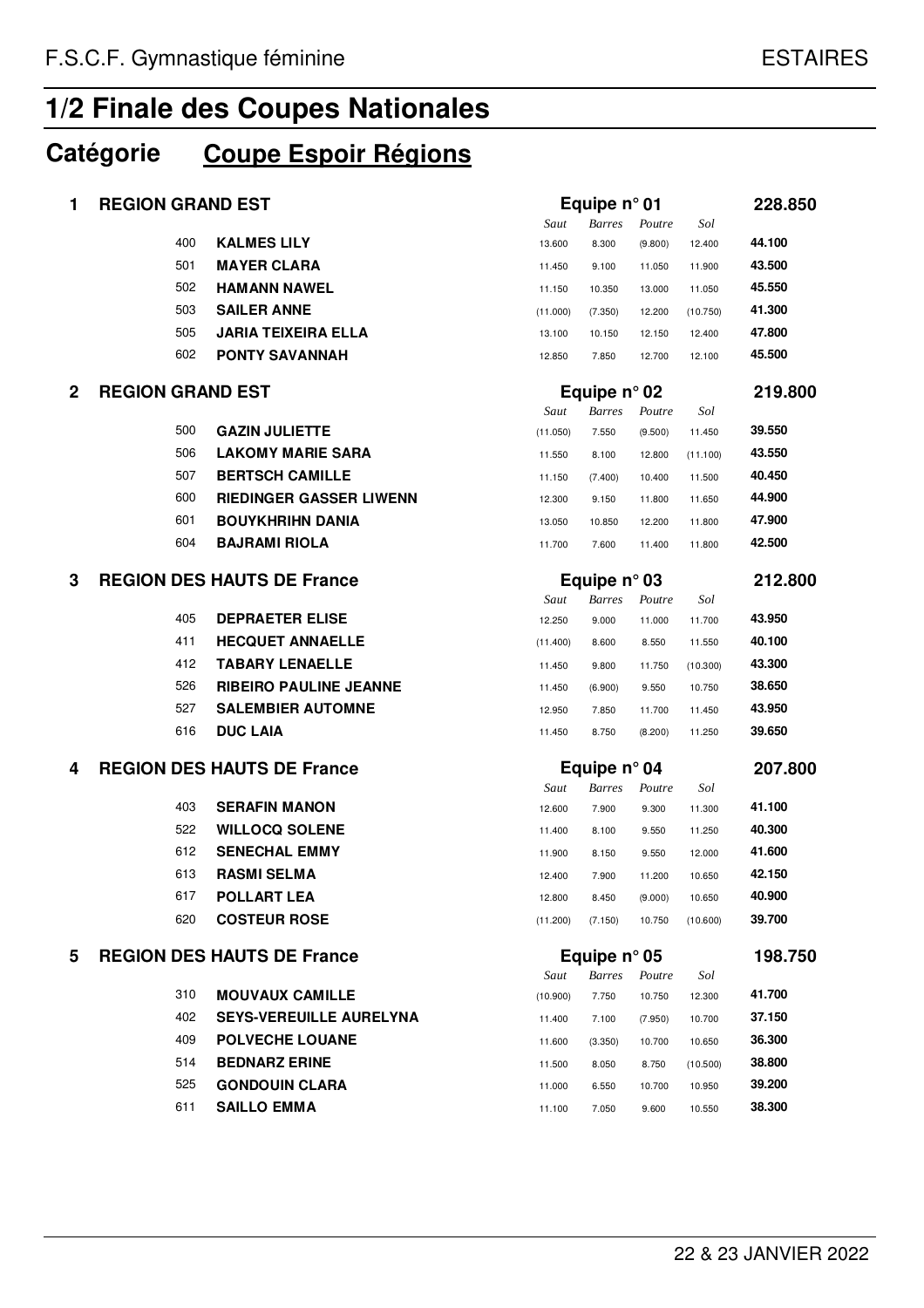| 6 | <b>REGION ILE DE France</b> |                            | Equipe $n^{\circ}$ 06 |               |         |         |        |  |
|---|-----------------------------|----------------------------|-----------------------|---------------|---------|---------|--------|--|
|   |                             |                            | Saut                  | <b>Barres</b> | Poutre  | Sol     |        |  |
|   | 401                         | <b>DESPONTIN VALENTINE</b> | 11.800                | 6.650         | (7.650) | 10.350  | 36.450 |  |
|   | 508                         | <b>ROTH EMELYNE</b>        | 11.400                | 7.250         | 8.900   | 10.250  | 37.800 |  |
|   | 509                         | <b>CHABBI SHANICE</b>      | 11.750                | 6.350         | 8.100   | 9.700   | 35.900 |  |
|   | 510                         | <b>DA SILVA NAOMY</b>      | 11.650                | 6.800         | 8.700   | 11.200  | 38.350 |  |
|   | 605                         | <b>QUILLERE MAEVA</b>      | (10.950)              | 4.850         | 9.850   | (8.850) | 34.500 |  |
|   | 607                         | <b>DORIVAL ANNAELE</b>     | 11.600                | (3.950)       | 9.400   | 10.350  | 35,300 |  |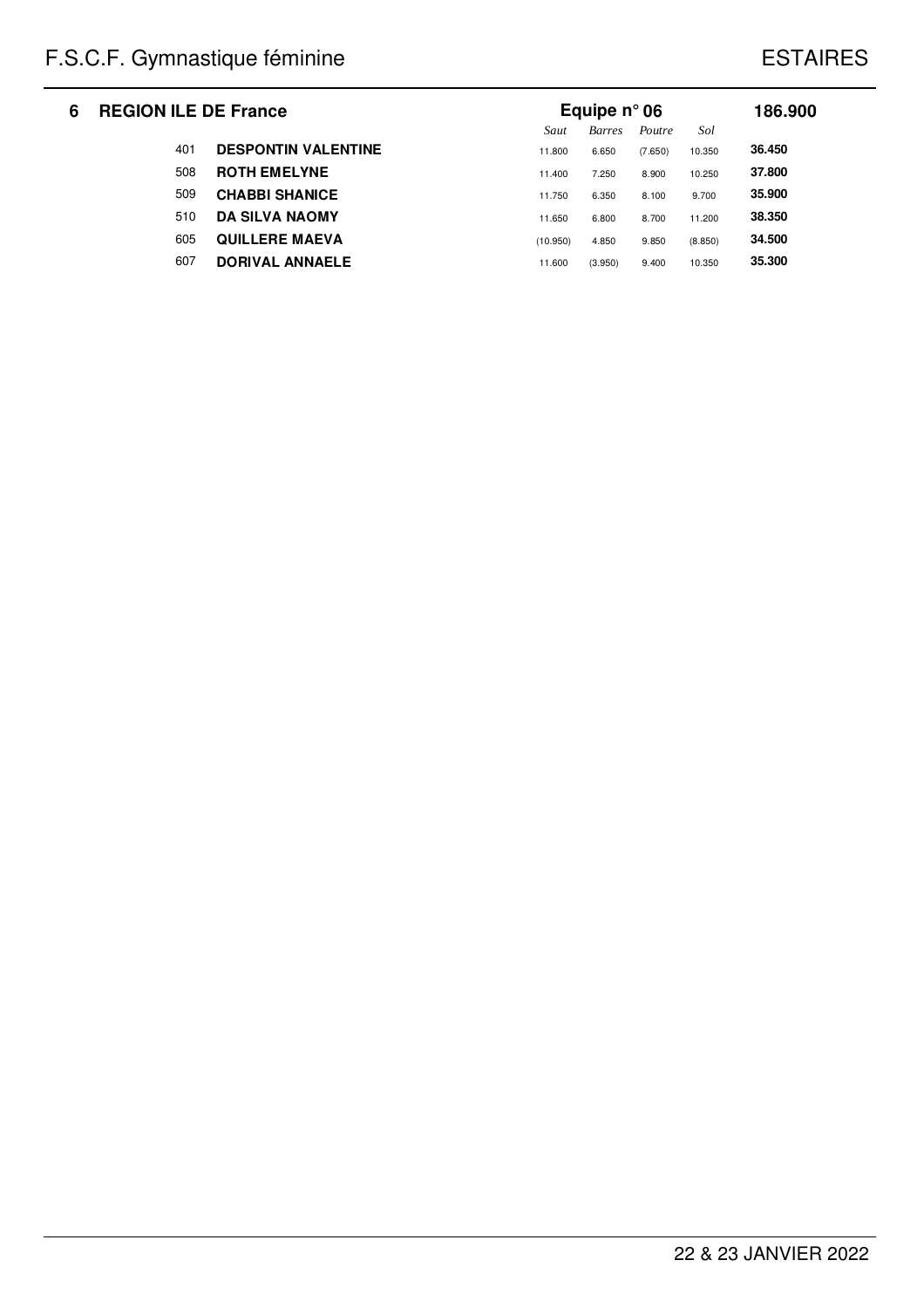## **Catégorie Coupe Senior Régions**

| 1            | <b>REGION DES HAUTS DE France</b> |                               |                       | Equipe n° 13          |          |          |         |
|--------------|-----------------------------------|-------------------------------|-----------------------|-----------------------|----------|----------|---------|
|              |                                   |                               | Saut                  | <b>Barres</b>         | Poutre   | Sol      |         |
|              | 118                               | <b>SIX MANON</b>              | 13.150                | 8.250                 | 8.550    | (0.000)  | 29.950  |
|              | 120                               | <b>BREMOND ELODIE</b>         | 13.050                | 11.800                | 10.500   | 13.050   | 48.400  |
|              | 121                               | <b>DEMERVAL LEANE</b>         | 13.500                | 9.950                 | 14.600   | 12.650   | 50.700  |
|              | 128                               | <b>BECUWE LAURIE</b>          | 13.050                | 9.600                 | 10.200   | 13.150   | 46.000  |
|              | 136                               | <b>FOURNIER HELOISE</b>       | 12.550                | 10.250                | 13.000   | 12.500   | 48.300  |
|              | 219                               | <b>BONTEMPS CLEO</b>          | (11.600)              | (0.000)               | (0.000)  | 13.400   | 25.000  |
| $\mathbf{2}$ | <b>REGION GRAND EST</b>           |                               | Equipe $n^{\circ}$ 10 |                       |          |          | 235.600 |
|              |                                   |                               | Saut                  | <b>Barres</b>         | Poutre   | Sol      |         |
|              | 102                               | <b>GRAEBLING SOLENA</b>       | 11.800                | 8.900                 | (9.750)  | (11.000) | 41.450  |
|              | 105                               | <b>COLOM ROMANE</b>           | 13.000                | 11.100                | 11.850   | 12.500   | 48.450  |
|              | 106                               | PETRAZOLLER SOLINE            | 12.800                | 9.750                 | 11.650   | 12.000   | 46.200  |
|              | 201                               | <b>FRISON PERRINE</b>         | (11.700)              | 9.050                 | 10.900   | 11.700   | 43.350  |
|              | 203                               | <b>ROME MILA</b>              | 12.850                | (7.750)               | 12.350   | 12.300   | 45.250  |
|              | 305                               | <b>ALLAIN MARGAUX</b>         | 13.700                | 11.200                | 12.750   | 13.450   | 51.100  |
| 3            | <b>REGION DES HAUTS DE France</b> |                               |                       | Equipe $n^{\circ}$ 15 |          |          | 222.150 |
|              |                                   |                               | Saut                  | <b>Barres</b>         | Poutre   | Sol      |         |
|              | 132                               | <b>CRESSON CELINE</b>         | (11.650)              | 8.100                 | (9.550)  | 12.450   | 41.750  |
|              | 139                               | <b>HOCHART JULIE</b>          | 11.900                | 8.850                 | 11.050   | 11.750   | 43.550  |
|              | 144                               | <b>VANNESTE PERRINE</b>       | 12.500                | 8.350                 | 10.500   | (10.750) | 42.100  |
|              | 218                               | <b>CHATELAIN MAURINE</b>      | 13.050                | 8.800                 | 12.100   | 12.100   | 46.050  |
|              | 221                               | <b>TORREZ CHARLOTTE</b>       | 12.250                | (7.700)               | 11.700   | 12.250   | 43.900  |
|              | 222                               | <b>DELMOTTE LEONTINE</b>      | 12.850                | 8.500                 | 11.150   | 11.950   | 44.450  |
| 4            | <b>REGION DES HAUTS DE France</b> |                               | Equipe $n^{\circ}$ 14 |                       |          | 218.600  |         |
|              |                                   |                               | Saut                  | <b>Barres</b>         | Poutre   | Sol      |         |
|              | 135                               | <b>DEBRUYNE JULIE</b>         | 11.650                | 8.950                 | (10.200) | 11.400   | 42.200  |
|              | 137                               | <b>MENU FAUSTINE</b>          | (11.500)              | 8.950                 | 10.600   | (11.350) | 42.400  |
|              | 138                               | <b>BREVIERE LUCIE</b>         | 12.900                | (5.300)               | 11.850   | 12.500   | 42.550  |
|              | 225                               | <b>AVELANGE MANON</b>         | 11.500                | 9.350                 | 10.400   | 11.650   | 42.900  |
|              | 226                               | <b>DEMOOR FLORINE</b>         | 12.950                | 7.100                 | 12.000   | 12.400   | 44.450  |
|              | 227                               | <b>CAES ALICIA</b>            | 11.750                | 7.200                 | 11.450   | 12.050   | 42.450  |
| 5            | <b>REGION GRAND EST</b>           |                               |                       | Equipe $n^{\circ}$ 11 |          |          |         |
|              |                                   |                               | Saut                  | <b>Barres</b>         | Poutre   | Sol      |         |
|              | 103                               | <b>DRIOUACH LINA</b>          | 12.900                | 8.550                 | 11.050   | 12.100   | 44.600  |
|              | 202                               | <b>LANGOLF ZOE</b>            | 12.050                | 8.650                 | 11.300   | (10.100) | 42.100  |
|              | 204                               | <b>MAISETTI EMMA</b>          | 12.750                | 8.700                 | 11.350   | 13.100   | 45.900  |
|              | 205                               | <b>NOEL JEANNE</b>            | 11.550                | 7.500                 | 10.050   | 11.950   | 41.050  |
|              | 301                               | <b>GAZIN ELSA</b>             | (11.050)              | 7.500                 | (8.950)  | 11.650   | 39.150  |
|              | 306                               | <b>BOEGLER STEINER LOUISE</b> | 11.100                | (7.350)               | 9.650    | 10.450   | 38.550  |